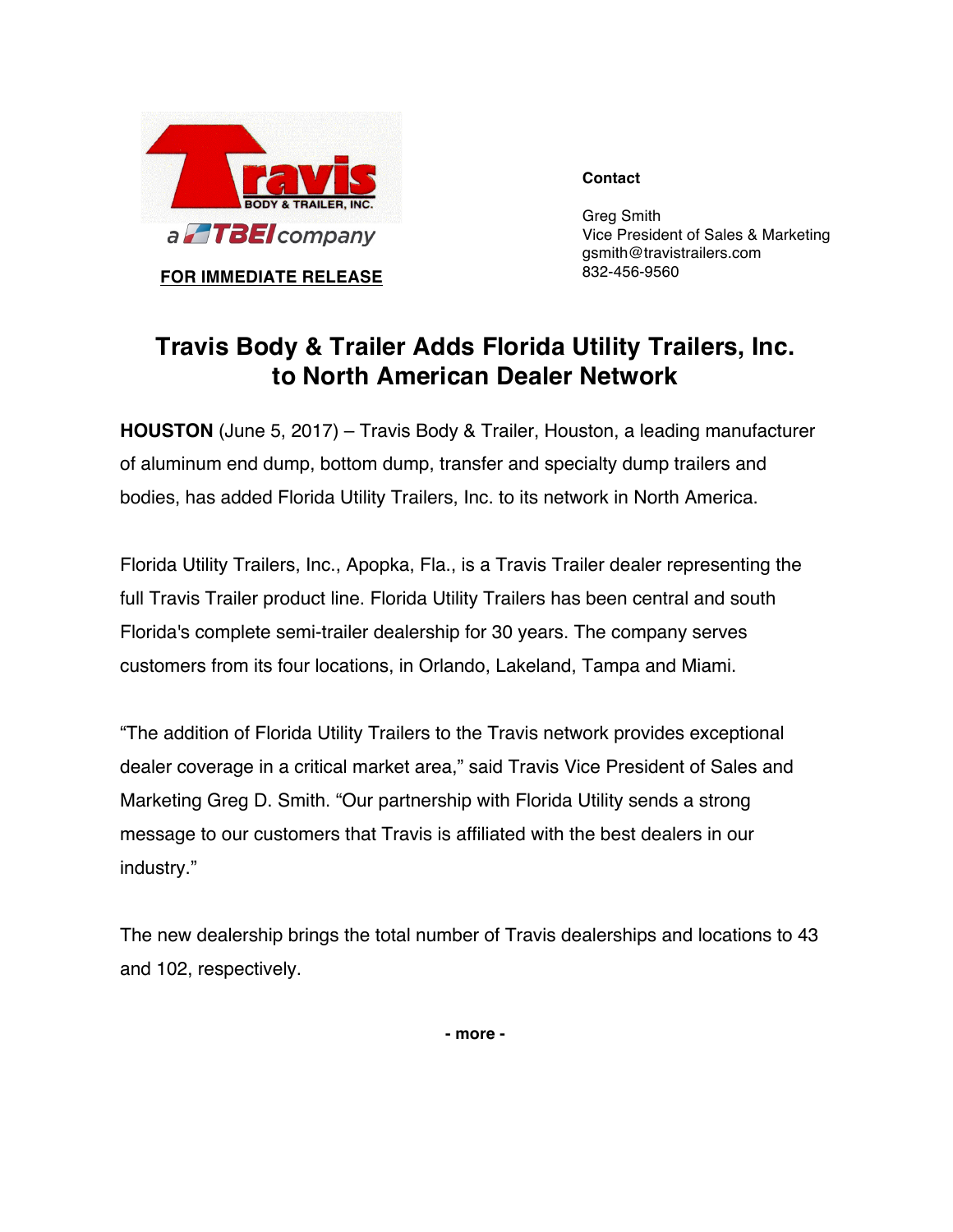Florida Utility Trailers President Jack Beville said that, whether a customer needs a Travis end dump, bottom dump, transfer live floor/tipper or rendering trailer, the company's expert staff has the resources, experience and technology to exceed expectations.

"We are excited to add Travis Trailers to our expanding list of products," Beville said. "With the help of the Travis sales team, we will create some great new opportunities for our customers and dealership."

## **About Travis Body & Trailer, Inc.**

Travis Body & Trailer, a portfolio company of Truck Bodies & Equipment International Inc., is a leading manufacturer of aluminum end dump, bottom dump, transfer and specialty dump trailers and bodies. Travis trailers are used in many industries, including aggregates, agriculture, construction, municipal solid waste, organic waste and rendering. Travis has developed many trailer innovations over the years, and the company customizes trailers and options based on the needs of each customer. Travis trailers are sold through an independent network of 43 dealers in 102 locations throughout North America. The company's roots date back to the founding of CMC Trailers Inc. in 1977. Travis purchased CMC's assets in 1989. More information: Travis Body & Trailer, 13955 FM 529 Road, Houston, TX 77041; 800-535- 4372; info@travistrailers.com; and www.travistrailers.com.

## **About Truck Bodies & Equipment International Inc.**

Truck Bodies & Equipment International Inc. is a Minnesota-based corporation headquartered in Alabama that manufactures dump bodies, landscape bodies, grain bodies, platforms, hoists, and truck and trailer equipment and accessories. TBEI is an

**- more -**